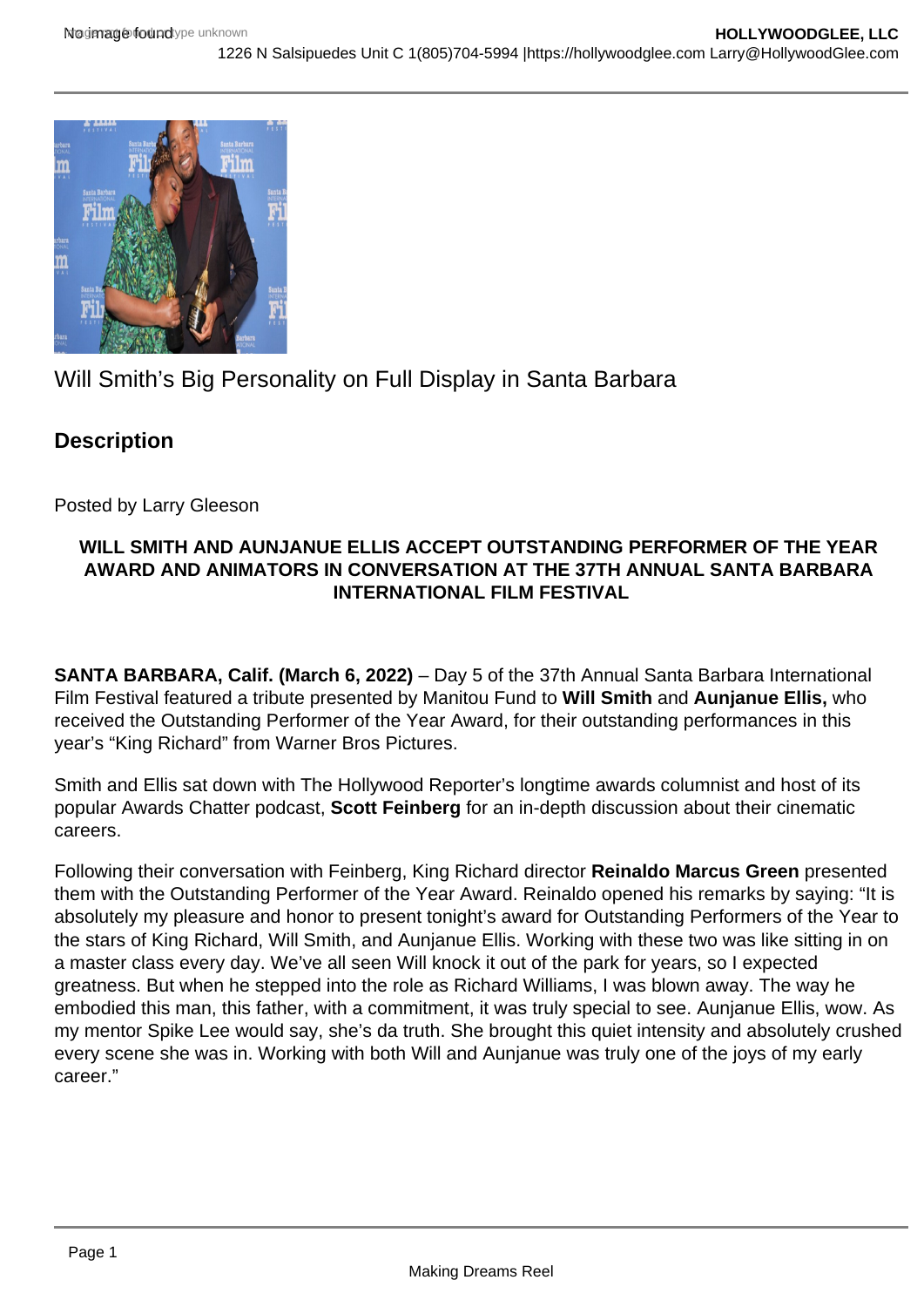The Outstanding Performers of the Year Award recognizes select individuals who have distinguished themselves with exceptional performances in film this past year. Past recipients of the award include Sacha Baron Cohen, Adam Driver, Rami Malek, Margot Robbie, and Allison Janney, Ryan Gosling and Emma Stone, Brie Larson and Saoirse Ronan, Steve Carell, Cate Blanchett, Jennifer Lawrence, Viola Davis, James Franco, Colin Firth, Penelope Cruz, Angelina Jolie, Helen Mirren, Heath Ledger, Kate Winslet, and Charlize Theron.

Earlier in the day featured the newest panel at the festival, the Animation Panel. Attendees gathered for Charise Castro Smith – Co-Writer/Co-Director (ENCANTO), Charlotte De Le Gournerie – Producer (FLEE), Enrico Casarosa – Co-Writer/Director (LUCA) Mike Rianda – Co-Writer/Co-Director (THE MITCHELLS VS. THE MACHINES), Don Hall – Co-Director (RAYA AND THE LAST DRAGON) in conversation, led by SBIFF Executive Director Roger Durling.

Upcoming live conversations and tributes will include presentations to Nicole Kidman, Javier Bardem, Penélope Cruz, Benedict Cumberbatch, and Oscar-nominated artisans. The 37th Santa Barbara International Film Festival, presented by UGG®, will take place IN-PERSON through March 12, 2022. 200+ films, filmmaker Q&As, industry panels, and celebrity tributes, will be held throughout Santa Barbara, including at the historic Arlington Theatre. This year's lineup is available on SBIFF's mobile app. For additional information or to buy passes, visit [sbiff.org.](http://sbiff.org)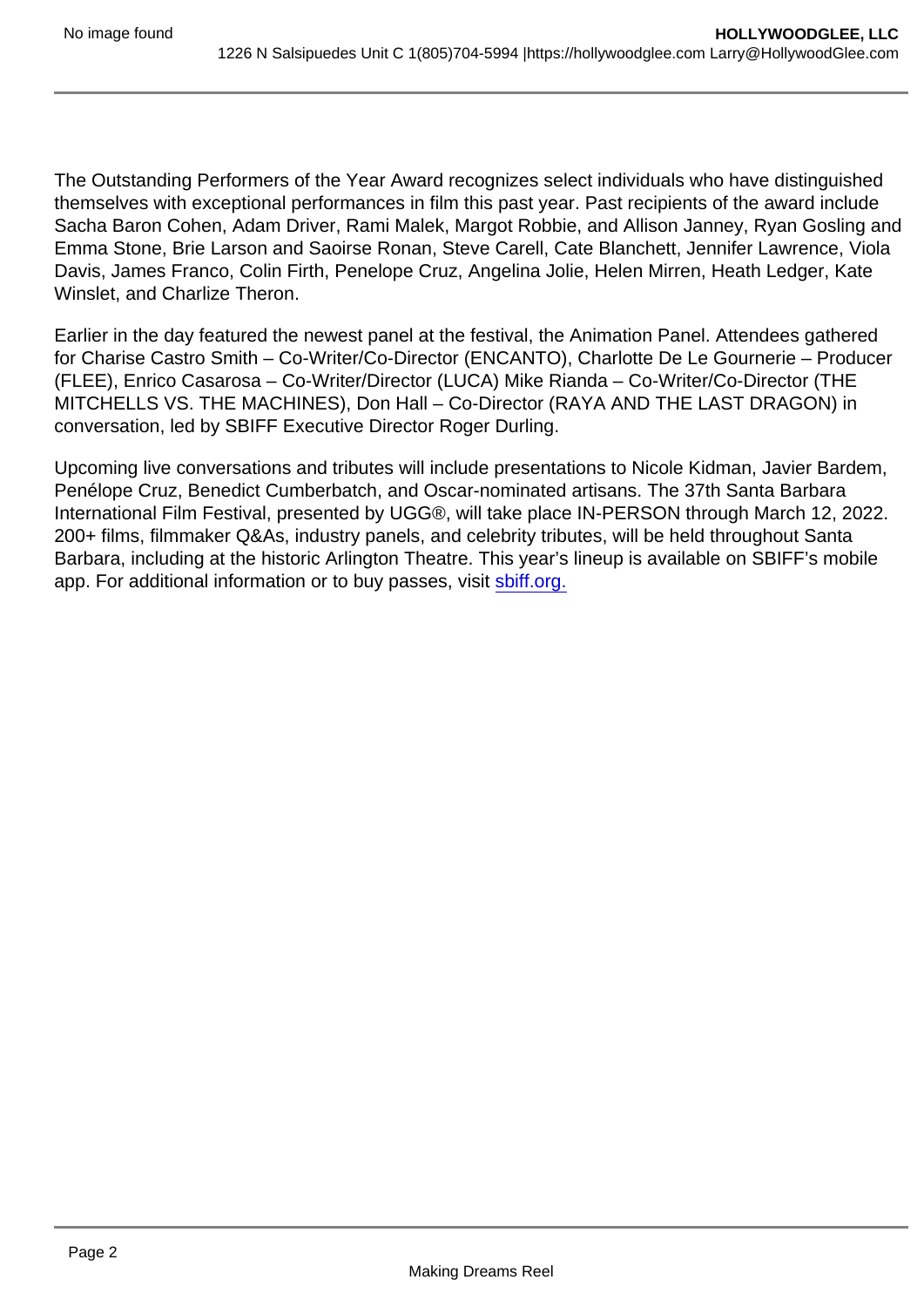About the Santa Barbara International Film Festival

The Santa Barbara International Film Festival (SBIFF) is a 501(c)(3) non-profit arts and educational organization dedicated to discovering and showcasing the best in independent and international cinema. Over the past 36 years, SBIFF has become one of the leading film festivals in the United States – attracting 100,000+ attendees and offering 11 days of 200+ films, tributes and symposiums, fulfilling their mission to engage, enrich, and inspire the Santa Barbara community through film. In 2016, SBIFF entered a new era with the acquisition of the historic and beloved Riviera Theatre. After a capital campaign and renovation, the theatre is now SBIFF's new state-of-the-art, year-round home, showing new international and independent films every day. In 2019, SBIFF opened its own Education Center in downtown Santa Barbara on State Street to serve as a home for its many educational programs and a place for creativity and learning.

(Press release provided by Michelle Tarangelo, Sunshine Sachs)